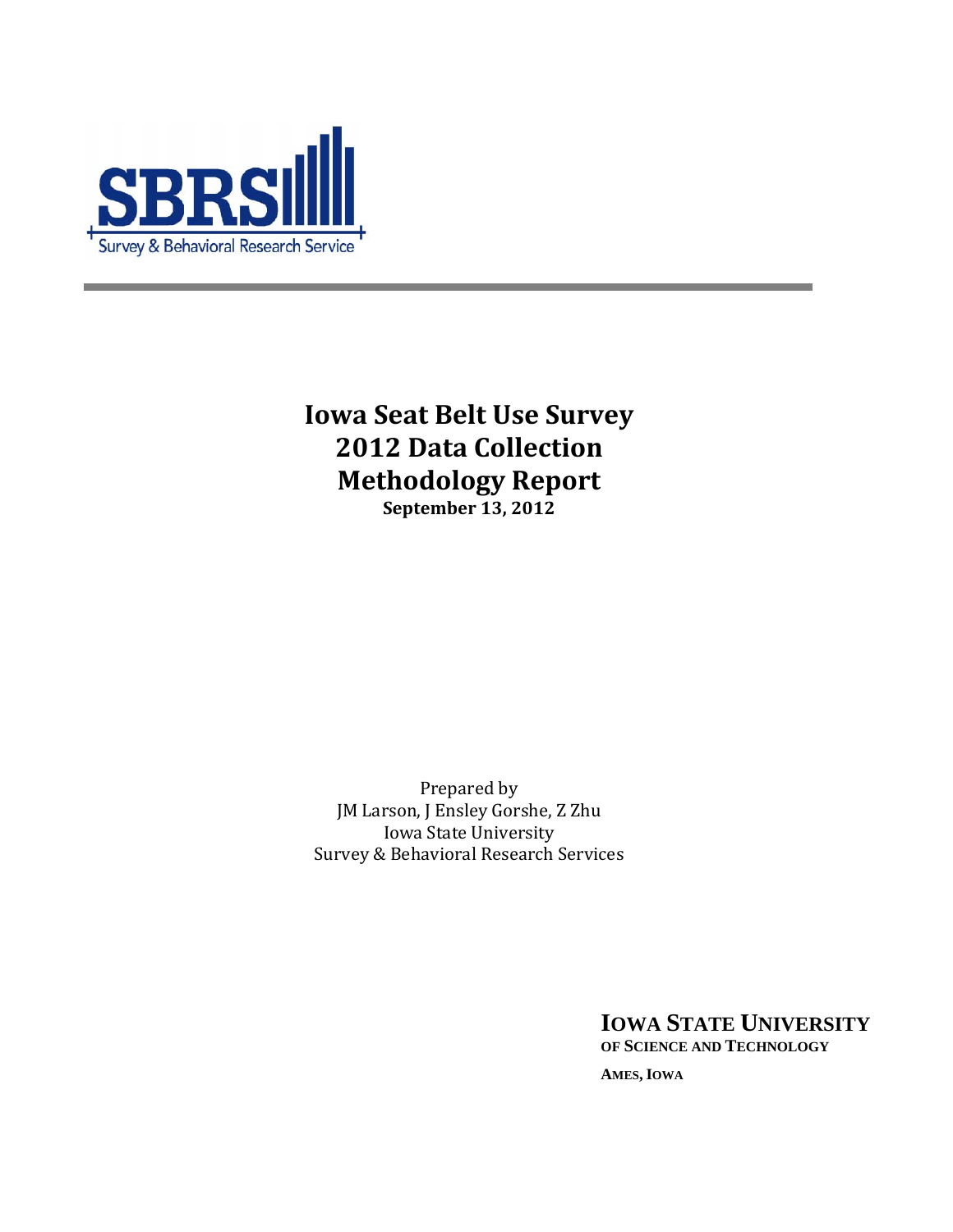# **Iowa Seat Belt Use Survey 2012 Data Collection Methodology Report September 13, 2012**

## **Introduction**

In an effort to achieve greater consistency and comparability in state-wide seat belt use reporting, the National Highway Traffic Safety Administration (NHTSA) issued new requirements in 2011 for observing and reporting future seat belt use. The requirements included the involvement of a qualified statistician in the sampling and weighting portions of the process as well as a variety of operational details.

The Iowa Governor's Traffic Safety Bureau contracted with Iowa State University's Survey & Behavioral Research Services (SBRS) in 2011 to develop the study design and data collection plan for the State of Iowa annual survey that would meet the new requirements of the NHTSA. A seat belt survey plan for Iowa was developed by SBRS with statistical expertise provided by Zhengyuan Zhu, Ph.D., Associate Professor of Statistics at Iowa State University. The Iowa plan was submitted to NHTSA in December of 2011 and official approval was received on March 19, 2012.

## **2012 Data Collection**

For many years, Iowa seat belt use data has been collected by state and local law enforcement personnel. The new NHTSA requirements prohibit using uniformed officers for that purpose, so data collection for the state of Iowa 2012 Seat Belt Use Survey was contracted to SBRS. The primary contact at the Iowa GTSB is Mark Nagel, Occupant Protection Coordinator. The primary contacts at SBRS are Shirley Huck, Assistant Director, and Janice Larson, Survey Director. The SBRS Project Manager is Jennifer Ensley Gorshe.

In early 2012 the NHTSA extended the deadline for obtaining approval for new state‐wide plans; and states were given the option of using either past procedures or new NHTSA‐approved plans for their 2012 data collection. The Iowa GTSB and SBRS chose to implement the procedures described in the new NHTSA‐approved Iowa plan.

This report describes the data collection process for obtaining 2012 seat belt use data as stipulated by the approved study design. It also includes tables with overall results showing seat belt use in Iowa.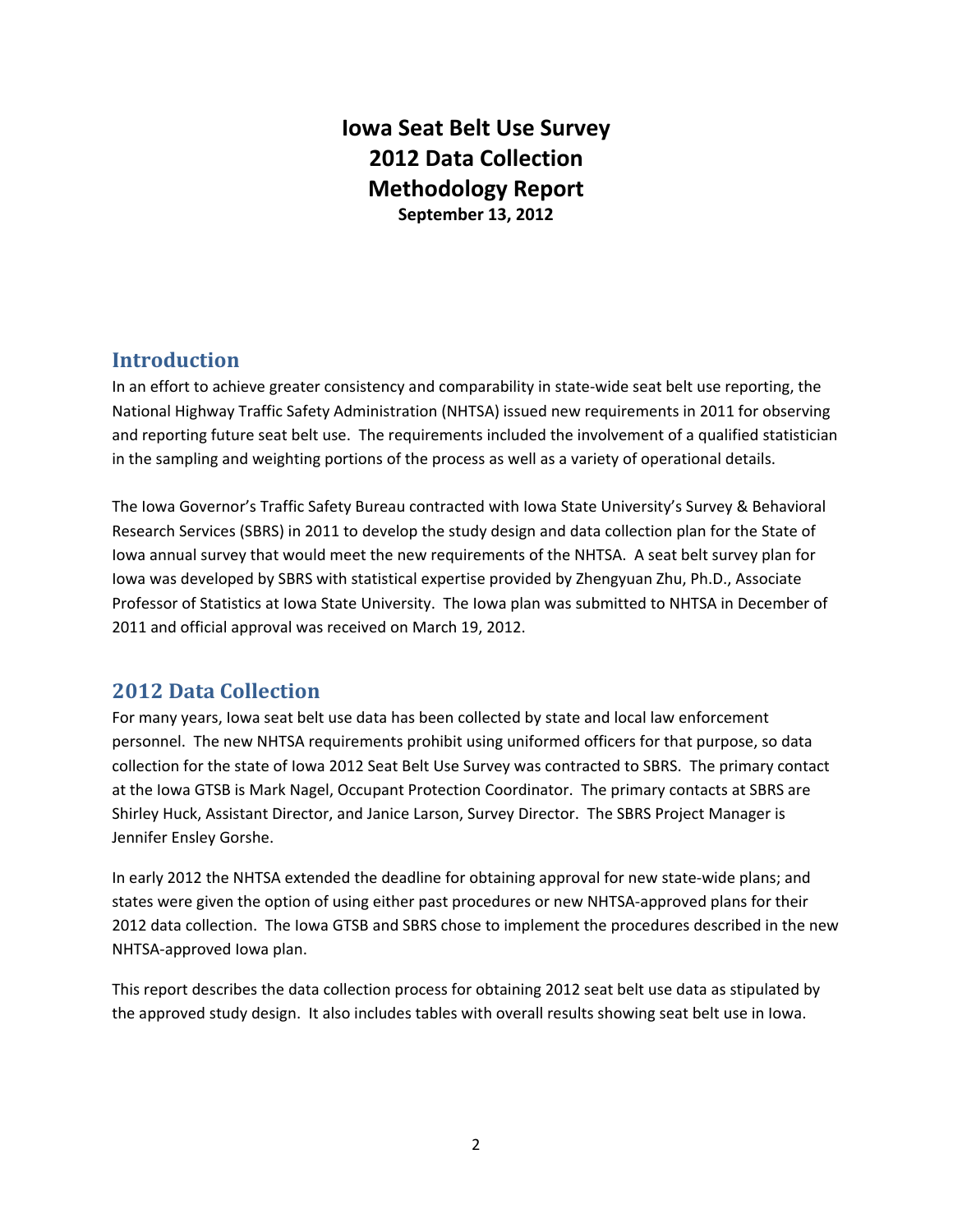### **Preparation**

Preparation for the 2012 seat belt use data collection involved several components: verifying the usability of the new sampled sites, preparing materials for Data Collectors, and notifying appropriate local personnel prior to data collection.

### **Site Verification**

There were 75 sites sampled for observation, with 5 sites in each of 15 sampled counties. The sites were identified by MSLINK numbers. SBRS worked with staff from *InTrans*, the Iowa State University Institute of Transportation, to obtain data and photographic resources that enabled a closer examination of each site. Sites were reviewed for accessibility, safety, and practicality. It was noted that 5 pairs of sites were so close to each other that the Data Collectors would be observing the same vehicles twice, since there were no exits or entrances between them. Two groups of 3 sites were on the same roadway and very close together, although with one or two interchanges/intersections between. In addition, two sites were located in dangerous or impractical locations.

The sample design statistician recommended establishing a rule that, if two sites were on the same primary or secondary roadway and were 5 miles apart or less, a substitute for one of the sites could be selected from one of two supplementary samples that had been drawn. If the sites were on a local road, the distance was 2 miles or less. Substitute sites had to be located on the same type of roadway as the sites they were replacing. The statistician also recommended replacing the dangerous/impractical sites, since safety concerns are of utmost importance. These replacement sites were approved by the statistician as part of the main sample selection process for the initial implementation of the new Iowa plan. They are not considered "alternate sites" as described in the NHTSA's Uniform Criteria.

### **Materials Preparation**

After the 75 sites were finalized, SBRS staff examined the sites on available maps and Google Earth to identify likely observation points that would be safe and still provide the visibility necessary to observe seat belt use. The Project Manager traveled to several sites that were potential problems in order to verify the usability of the sites and locate potential observation spots. No sites were substituted as a result of these visits. SBRS staff prepared a series of maps for Data Collectors to use as references when traveling to sites. Department of Transportation maps, Google maps, and city maps all served as effective resources.

Equipment was procured for use by the Data Collectors, including vests, warning lights, signs, stop watches, and clickers. Data Collection schedules were prepared and administrative procedures were documented.

### **Notification**

Prior to the data collection process, the GTSB representative notified law enforcement personnel in each of the site areas. SBRS staff notified other appropriate city/county and Department of Transportation personnel. The purpose was to ensure that the appropriate people in each site area would be aware of the project and the days and times that Data Collectors would be at work in their area.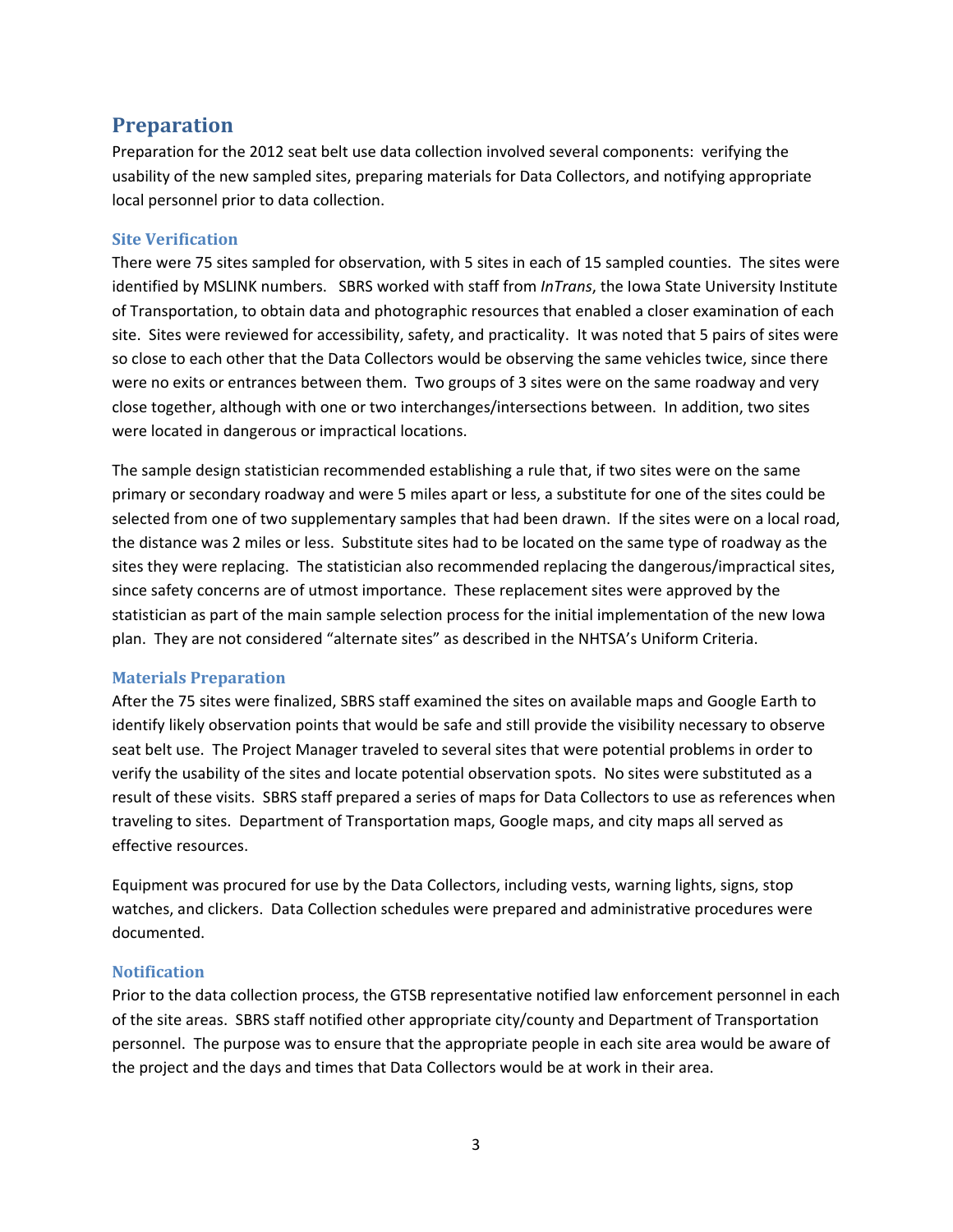## **Data Collection Staff Training**

Iowa utilized four data collectors, responsible for 3‐4 counties each. Three of the data collectors were located remotely (Des Moines, Cedar Falls, and Anamosa), to reduce expense and travel time to county clusters within the state. A fourth data collector was based out of Ames. Iowa trained one person as a Quality Control Monitor/back up Data Collector. The project manager served as a second Quality Control Monitor.

The two day Data Collector and QC Monitor training was held at SBRS facilities on June 11‐12, 2012, with field data collection beginning on June 13, 2012. The training included a combination of lecture, classroom and field exercises. Training sessions covered data collection protocols, including how to find the observation sites, choosing an observation location, how to properly collect data, practice in what counts as "use," "nonuse," and "use unknown" regarding belt use, what to do if data cannot be collected at a site due to road construction, weather, or other circumstances, and the appropriate

management and submission of collected data. Data collectors also received roadside safety training from Tom McDonald, Safety Circuit Rider at Iowa State University's Institute for Transportation. The training syllabus is shown in Figure 1.

The QC Monitor received additional training focusing on the specific duties of the position. Quality Control duties included conducting unannounced site visits to a minimum of two sites for each Data Collector (13% of the total sites) and reviewing the Data Collector's field protocol. The QC Monitor met with the Data Collector in the field to answer questions and offer assistance as needed.

Data Collectors were provided with bright yellow vests to wear for safety. Each Data Collector also had a flashing yellow light to put on his/her car and a clicker‐counter and stop watch to use as needed. Large "Road Work Ahead" signs were provided for use in high speed areas as appropriate.

**Figure 1.**

| Day 1                                                                 |
|-----------------------------------------------------------------------|
| Data Collection Overview                                              |
| Overview of data collection procedure and tasks                       |
| Definitions of belt/booster seat use, passenger vehicles, etc.        |
| Direction of travel/Number of observed lanes                          |
| Scheduling                                                            |
| Assigned day/times                                                    |
| Duration at each site                                                 |
| Temporary impediments such as weather                                 |
| Permanent impediments at data collection sites                        |
| <b>Site Locations</b>                                                 |
| Low volume roadways                                                   |
| High volume roadways                                                  |
| Overpasses                                                            |
| Exit ramp/rest stop protocol                                          |
| Locating assigned road segments and observation sites                 |
| Site assignment sheets                                                |
| <b>Observation Protocol</b>                                           |
| Arrival                                                               |
| Data collection forms                                                 |
| Recording alternate site information<br><b>Traffic Counts</b>         |
|                                                                       |
| Recording observations                                                |
| Safety and Security - Tom McDonald, InTRANS<br>Signage and visibility |
| Roadway safety                                                        |
|                                                                       |
| Day 2:                                                                |
| Quality Control and QC monitors                                       |
| <b>Field Practice</b>                                                 |
| Interstate overpass observations                                      |
| <b>County Road observations</b>                                       |
| <b>Street observations</b>                                            |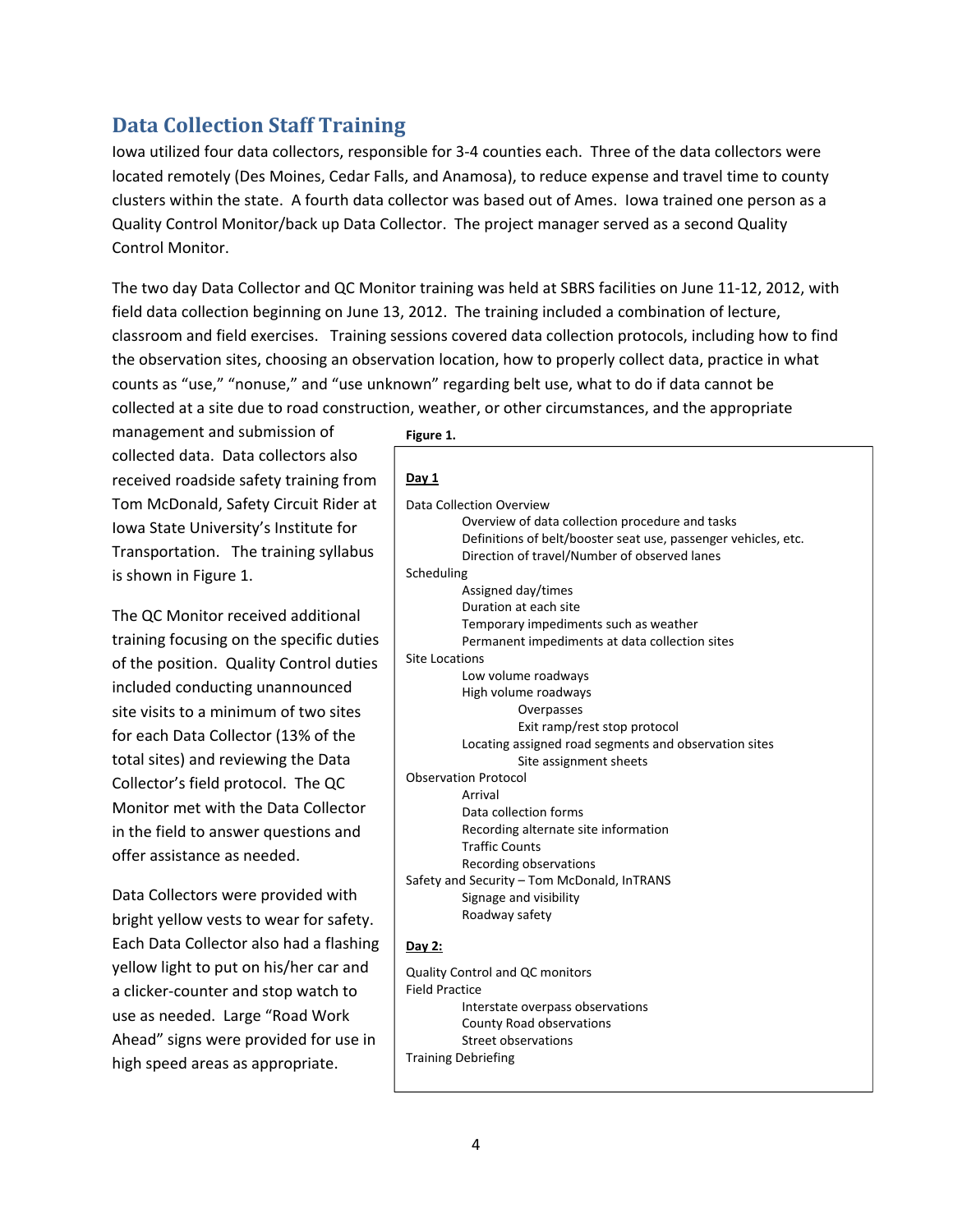## **Observat**i**on Protocols and Procedures**

All passenger vehicles, including commercial vehicles weighing less than 10,000 pounds, were eligible for observation. Data Collectors completed two forms in the field, the Observation Site Form and the Observation Tally Form, which are shown in Appendix A and B. The Observation Site Form documented descriptive information about each site. Data Collectors recorded information including observation date, site location and number, alternative site data, traffic directions and lanes available and observed, start and end times for observations, and weather conditions.

The Observation Tally Form was used to mark belt use/non‐use/unknown use for front drivers and passengers. Using the Observation Tally Form, **s**eat belt use observations were made of all passenger vehicle drivers and right front seat occupants in the selected lane. The only passenger vehicle right front seat occupants excluded from the study were child passengers traveling in child seats with harness straps. If there was no passenger in the right front seat of an observed vehicle that information was also noted on the Observation Tally Form.

**Seat Belt use categories ‐**Data Collectors recorded belt use for the driver and right front seat passenger using the definitions shown in Figure 2 below, which were provided in the federal regulations.

| .         |                |                                                                                              |
|-----------|----------------|----------------------------------------------------------------------------------------------|
| Code      | <b>Meaning</b> | <b>Definition</b>                                                                            |
| Y         | Yes, belted    | The shoulder belt is in front of the person's shoulder.                                      |
| N         | No, unbelted   | The shoulder belt is not in front of the person's shoulder.                                  |
| U         | Unknown        | It cannot reasonably be determined whether the driver or right front<br>passenger is belted. |
| <b>NP</b> | No passenger   | There is no right front passenger present.                                                   |

**Figure 2.**

### **Scheduling**

Data collectors were assigned one county with five observation sites per work day. A schedule of sites with observation start times was provided by the office in order to ensure a representative sampling of times of day for the data collection and to allow for proper notification of county/city and law enforcement personnel. Observations were to start at the assigned times and continue for exactly one hour.

### **Observations**

Data Collectors observed one lane and one direction of travel per observation site. The direction of travel was randomly assigned by the office; however, Data Collectors were allowed to observe the other direction if safety or windshield glare dictated. Deviations from the randomly assigned direction were noted on the Observation Site Form. If an assigned road segment included an intersection, Data Collectors were instructed to observe traffic traveling on the assigned road segment, not the cross‐ street.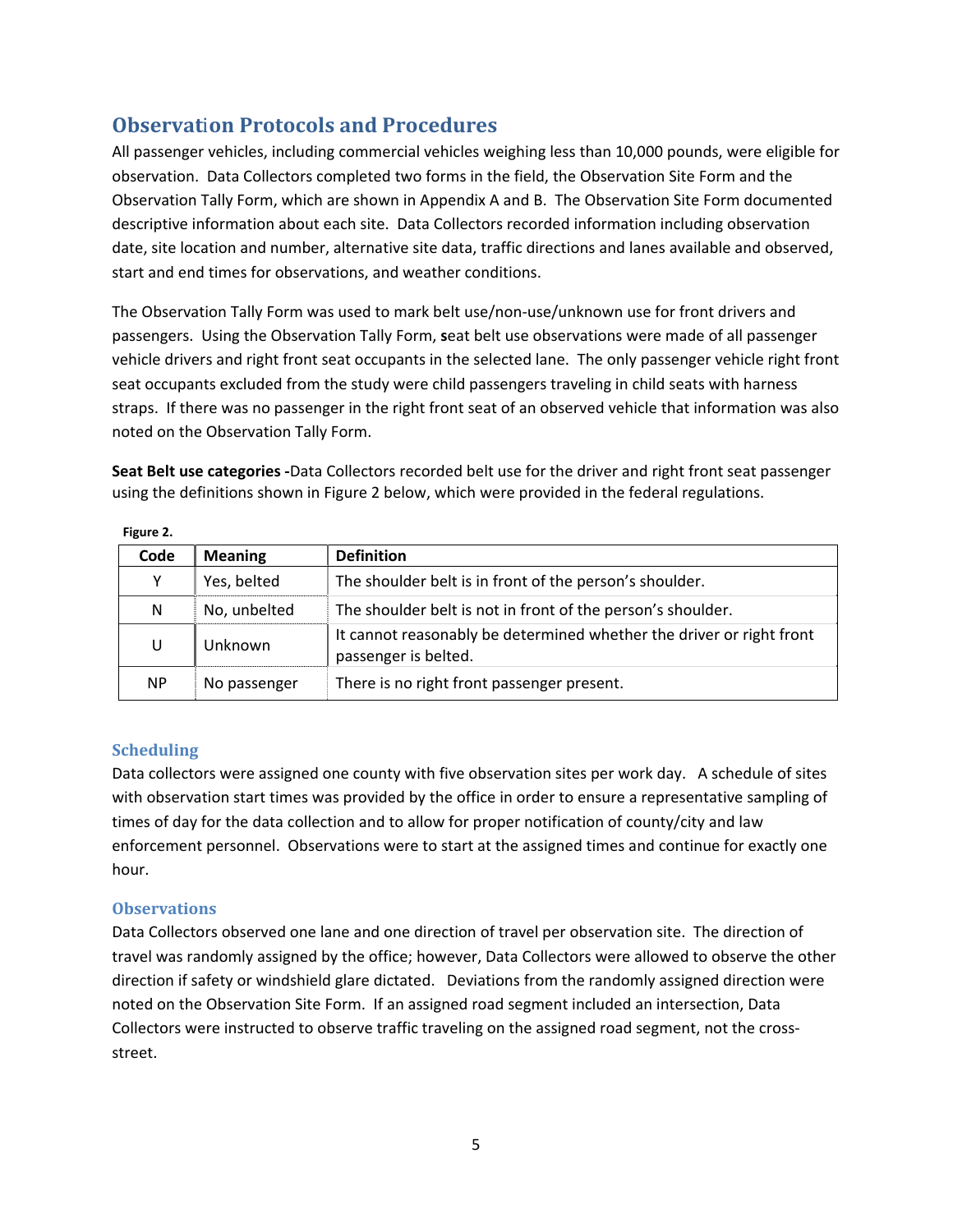Lower volume roadways such as county roads and streets were observed from a field drive or other location at which data collectors could safely move their vehicles from the roadway. In some cases Data Collectors observed from their vehicle while, in other cases, observing from outside of the vehicle was most effective.

Whenever possible, observations for high‐volume, limited access roadways were made from an overpass. Observing from an overpass allowed for easy viewing of seatbelt use for both the driver and the passenger. Gravel road overpasses were preferred because of the low traffic volume, reducing safety hazards to the Data Collector. In some instances observing from an overpass required moving the observation point from the specific road segment by a few miles; however, because of the limited exit and entrance to these roadways, there were no significant changes to the observed vehicles between the assigned road segment and the observation point.

If a low volume overpass was not available, Data Collectors were allowed to observe traffic at an exit ramp or rest stop. Because the exit ramp/rest stop only sampled a portion of the traffic passing on the main highway, an additional traffic volume count was required in order to adjust for the reduced numbers. Data collectors completed a traffic count of the assigned highway segment immediately following the observations at the ramp/rest stop.

From a safe observation point from which to view passing cars (but not necessarily belt usage), the data collector counted passing cars in one direction and in one lane of the assigned road segment, timing the number of minutes to reach a count of 100 cars. If the traffic volume was low, the count continued for 15 minutes, at which point the data collector recorded the number of cars observed in a 15 minute time frame. This traffic count information was recorded on the Observation Site Form and was used to adjust the seat belt usage observation data when observations were made away from the selected road segment at a rest stop or exit ramp.

#### **Alternate Sites**

If locating a useable and safe place to observe required the Data collector to deviate farther than 2 miles (or more than one block in city situations) from the selected road segment, he/she was instructed to call the office before proceeding and to note the location as an alternate site on the Observation Site form.

For the 2012 data collection, three alternate sites were used. Two sites were moved due to major road construction, which was identified by office staff prior to the onset of field work. For each of these two cases, an alternate site of the same road type (one primary and one local) was chosen by the office prior to the Data Collector entering the field. The third alternate site was chosen in the field because of problems with locating a safe observation point within the remaining time frame. In this third case, a different observation point was chosen along the assigned roadway, approximately five miles from the assigned road segment.

### **Rescheduling**

If an assigned road segment was temporarily unavailable due to a traffic accident or inclement weather, data collection was to be rescheduled for the same time and day of the week. For the 2012 data collection only one site needed rescheduling due to rain. In this instance approximately 25 minutes of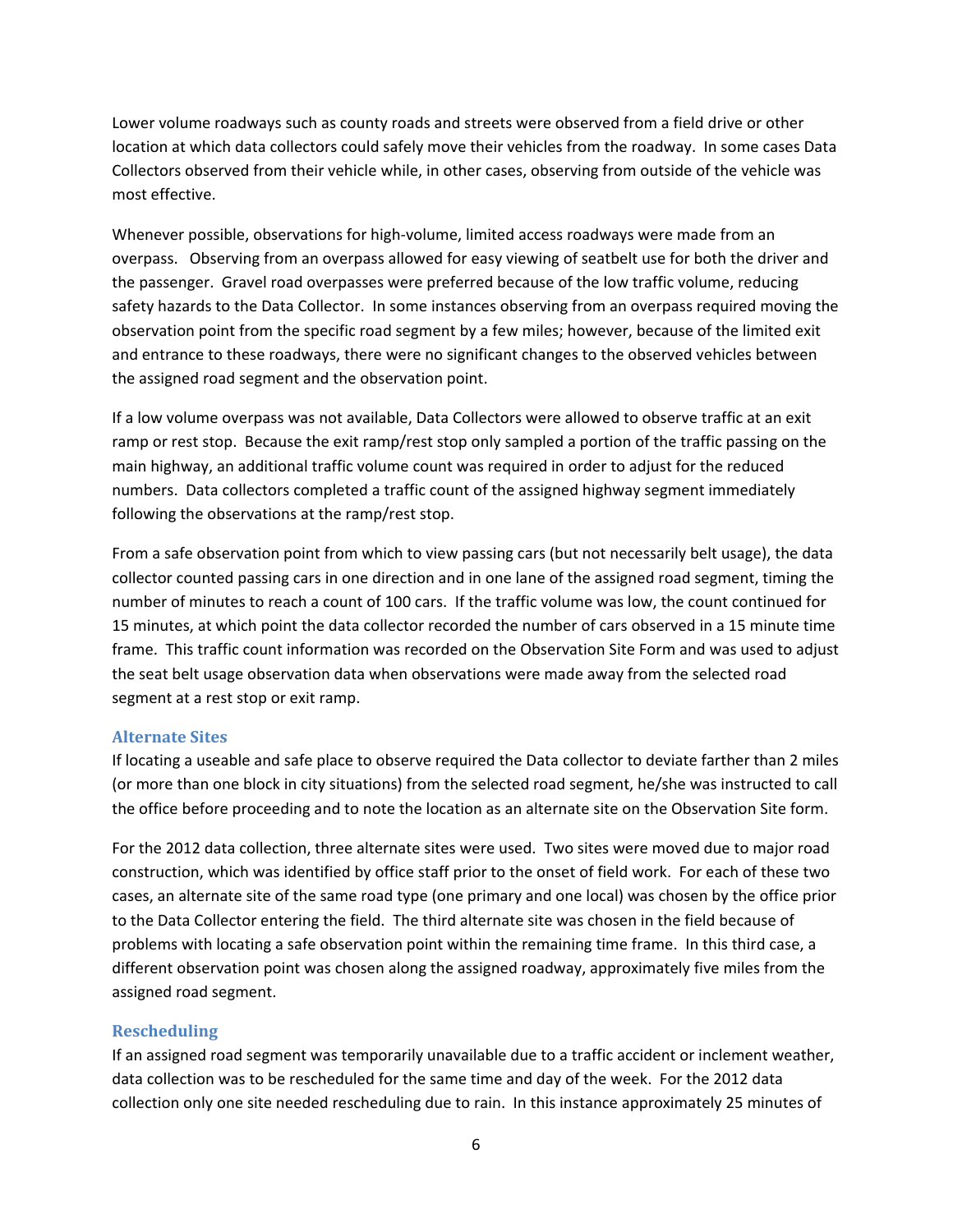data had been collected before the weather impaired visibility enough that data collection could not continue. The data collector returned to the site at the same time of day one week later to obtain observation data for the remaining 35 minutes.

### **Results**

Data collection for 2012 occurred from Wednesday, June 13, through Tuesday, June 19, 2012. The one location site described above that could not be completed due to rain was rescheduled and the last 35 minutes of data collection occurred on Friday, June 22.

The 2012 seat belt use data collection resulted in the observation of **13,926 passenger vehicles**, with a right front seat passenger in 4,992 of those vehicles, for a total of **18,918 potential observations** of belt use. Of these 18,918 potential observations, there were 12,649 drivers and 4,305 right front passengers who were observed to be wearing seat belts, for a total of 16,954 seat belt users. Seat belts were not worn by 784 drivers and 311 right front passengers (total 1095 unbelted). Data collectors were unable to observe the seat belt use of 493 drivers and 376 passengers, for a total unknown use of 869. The unknown use, or **"nonresponse rate," is .0459 or 4.59%**. This is well within the range allowed by federal regulations, which require the nonresponse rate to be below 10%.

Federal regulations require the calculation of seat belt use to be conducted with weighted data as described in the approved survey plan. Based on the weighted data, **Iowa's overall seat belt use rate is 92.38%**, with an estimated standard error of 0.0107 (± 1%).

Because the data collection sampling, observation protocol, and weighting requirements are different than in past years, it was anticipated that the overall seat belt use rate would probably be different than in previous years.

Table 1 lists the 75 observation sites with selected characteristics and the number of belted drivers and right front passengers.

Tables 2 and 3 show the seat belt use of drivers and passengers by county. Table 2 contains the number or count of each category of belt use by drivers, passengers, and total for each sampled county. Table 3 contains two types of unweighted percentages of belt use for drivers, passengers, and combined total for each county. The "% of Total Belted" is the percent of the total number of persons (drivers, passengers, combined) who were belted. The "% of Known Belted" removes the persons with unknown belt use from the base number, so it becomes the percent of persons with known seat belt status who were belted. Note that these percentages are unweighted, and the total shown here for the state does not equal the weighted Iowa seat belt use required by federal regulations. Nevertheless the unweighted percentages in Table 3 enable legitimate comparisons between seat belt users/nonusers and between counties.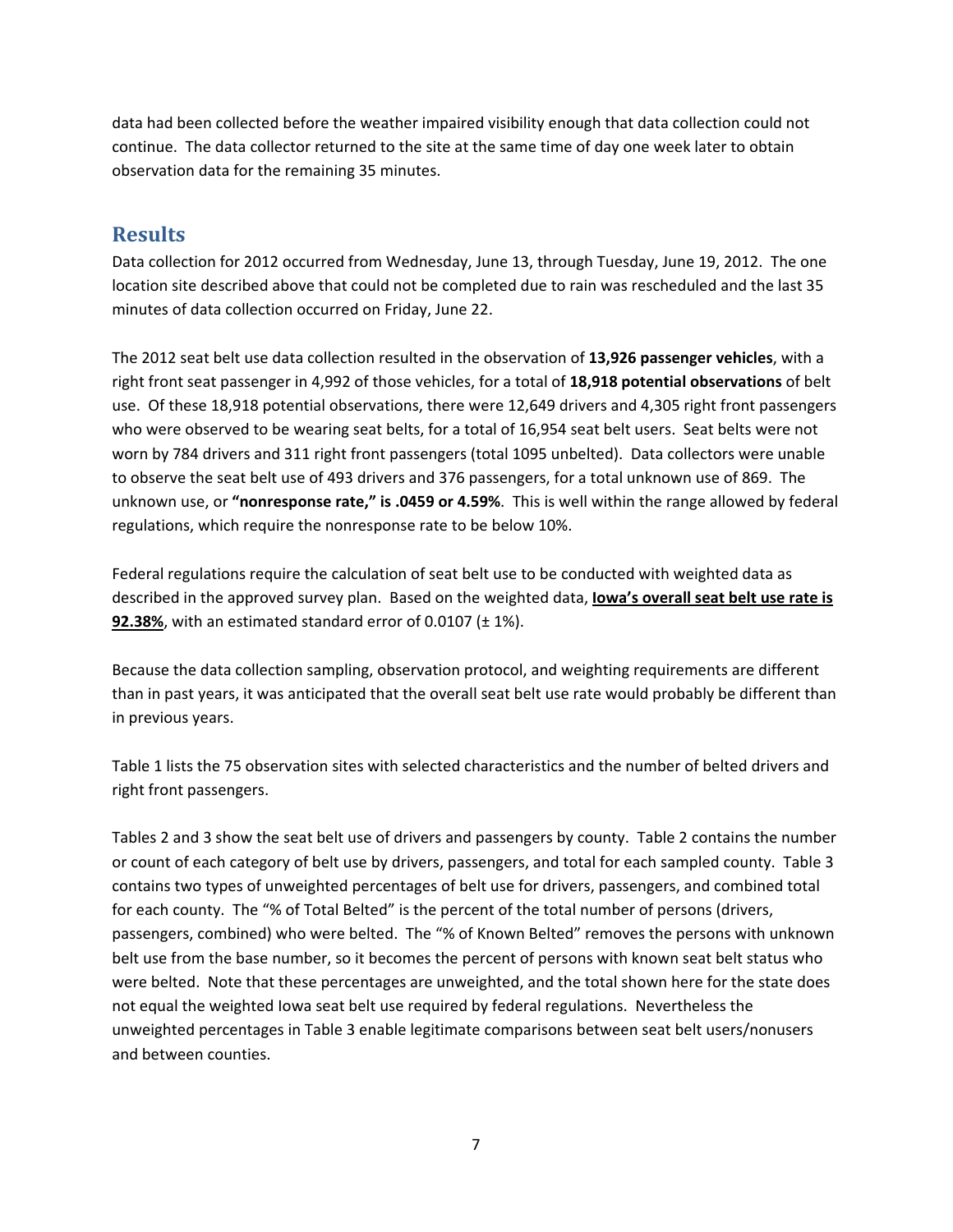Tables 4 and 5 show the seat belt use of drivers and passengers by road type. Table 4 contains the number in each category and Table 5 contains unweighted percentages. Federal regulations required the new survey plan to classify road types as primary (including interstates), secondary, and local.

Table 6 contains seat belt use of drivers and passengers by day of the week and road type. The percentages included in the table are unweighted.

Table 7 contains seat belt use of drivers and passengers by time of day and road type. The percentages included in the table are unweighted.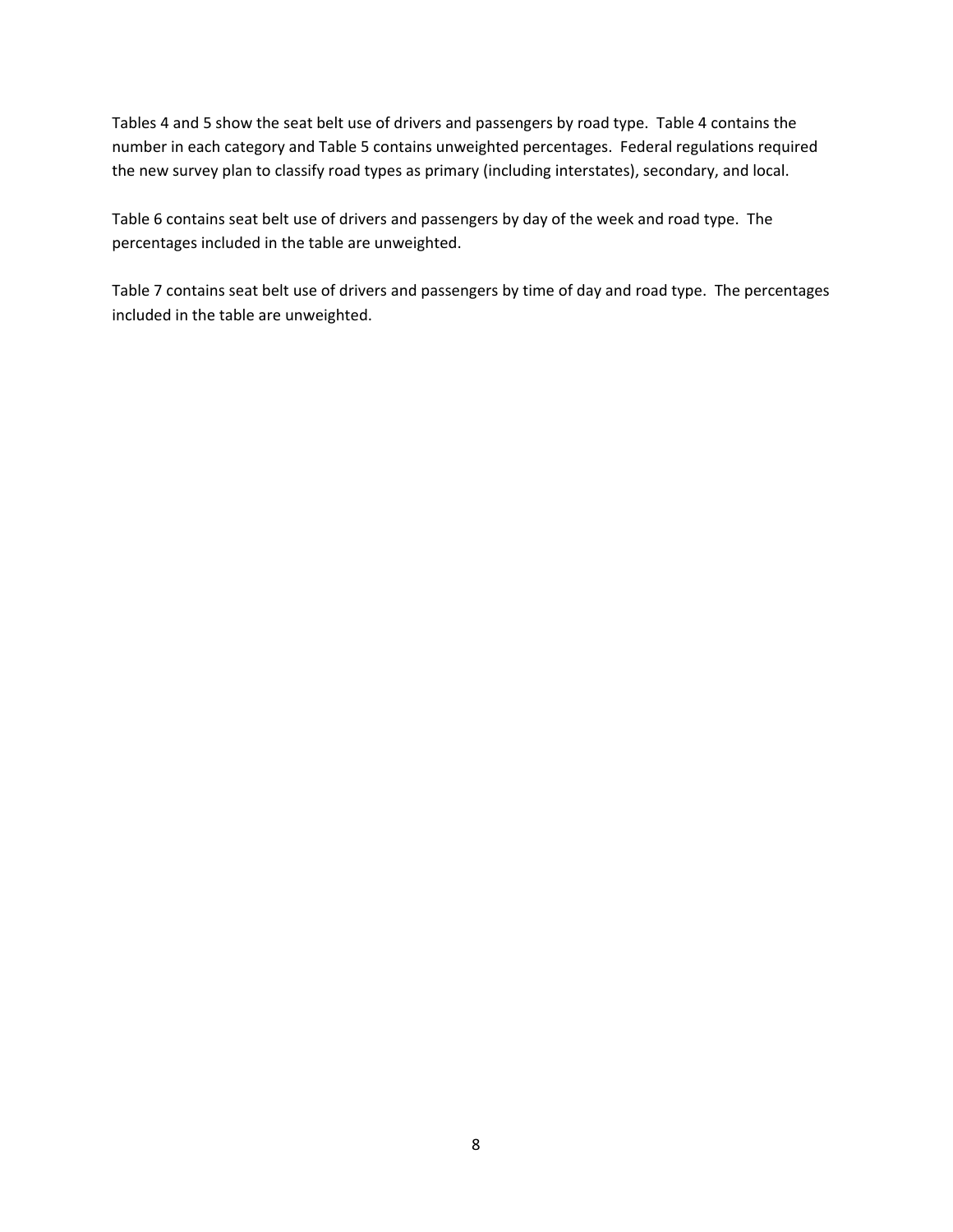| Table 1. 2012 Seat Belt Usage |  |  |  |  |
|-------------------------------|--|--|--|--|
|-------------------------------|--|--|--|--|

|                |                             |                        |                              | Road                     |              | Start              |          | Vehicle        | <b>Drivers</b>      | <b>Right Front</b>           | <b>Right Front</b>      |
|----------------|-----------------------------|------------------------|------------------------------|--------------------------|--------------|--------------------|----------|----------------|---------------------|------------------------------|-------------------------|
| No.<br>1       | County<br><b>Black Hawk</b> | <b>MSLINK</b><br>15146 | Location<br>Logan Ave        | <b>Type</b><br>Secondary | Day<br>Mon   | <b>Time</b><br>745 |          | Count<br>56    | <b>Belted</b><br>48 | <b>Passenger Count</b><br>12 | <b>Passenger Belted</b> |
| $\overline{2}$ | <b>Black Hawk</b>           | 19553                  | Wagner Rd                    | Local                    | Mon          | 905                | am<br>am | 31             | 26                  | 5                            | 11<br>4                 |
| 3              | <b>Black Hawk</b>           | 20423                  | W 4th St                     | Secondary                | Mon          | 1040               | am       | 131            | 90                  | 27                           | 20                      |
| 4              | <b>Black Hawk</b>           | 14934                  | <b>US 20</b>                 | Secondary                | Mon          | 1229               | pm       | 471            | 394                 | 149                          | 132                     |
| 5              | <b>Black Hawk</b>           | 14766                  | $I - 380$                    | Primary                  | Mon          | 215                | pm       | 248            | 217                 | 51                           | 19                      |
| 6              | Grundy                      | 104904                 | IA 57/110th                  | Secondary                | Wed          | 820                | am       | 75             | 60                  | 17                           | 15                      |
| 7              | Grundy                      | 309294                 | <b>US 20</b>                 | Secondary                | Wed          | 957                | am       | 209            | 191                 | 94                           | 81                      |
| 8              | Grundy                      | 104906                 | Hwy 17S/240th St             | Secondary                | Thu          | 1130               | am       | 39             | 32                  | 14                           | 11                      |
| 9              | Grundy                      | 104947                 | Hwy 17S/Grundy               | Secondary                | Thu          | 120                | pm       | 56             | 43                  | 13                           | 9                       |
| 10             | Grundy                      | 105710                 | <b>Blackhawk St</b>          | Local                    | Wed          | 330                | pm       | 37             | 25                  | 6                            | 6                       |
| 11             | Hardin                      | 113806                 | <b>US 65</b>                 | Secondary                | Tues         | 910                | am       | 45             | 41                  | 15                           | 13                      |
| 12             | Hardin                      | 115349                 | <b>Washington Ave</b>        | Local                    | Tues         | 1040               | am       | 287            | 248                 | 58                           | 47                      |
| 13<br>14       | Hardin<br>Hardin            | 113774<br>317413       | <b>US 65</b><br><b>US 20</b> | Secondary<br>Secondary   | Tues<br>Tues | 1217<br>147        | pm<br>pm | 133<br>136     | 125<br>125          | 44<br>49                     | 42<br>40                |
| 15             | Hardin                      | 115768                 | Davis St                     | Local                    | Tues         | 335                | pm       | $\overline{2}$ | 1                   | $\mathbf{1}$                 | $\mathbf 0$             |
| 16             | Howard                      | 123235                 | <b>US 63</b>                 | Secondary                | Sat          | 933                | am       | 49             | 32                  | 14                           | 10                      |
| 17             | Howard                      | 123337                 | IA <sub>9</sub>              | Secondary                | Sat          | 1050               | am       | 87             | 74                  | 32                           | 27                      |
| 18             | Howard                      | 123901                 | N Elm St                     | Local                    | Sat          | 1219               | pm       | 112            | 95                  | 47                           | 27                      |
| 19             | Howard                      | 123646                 | Oak Ave                      | Local                    | Sat          | 200                | pm       | 5              | 4                   | $\mathbf{1}$                 | $\mathbf{1}$            |
| 20             | Howard                      | 123218                 | <b>US 63</b>                 | Secondary                | Sat          | 330                | pm       | 68             | 64                  | 23                           | 22                      |
| 21             | lowa                        | 128308                 | IA 212                       | Secondary                | Sun          | 1030               | am       | 143            | 92                  | 51                           | 26                      |
| 22             | lowa                        | 128184                 | $I-80$                       | Primary                  | Sun          | 1225               | pm       | 383            | 322                 | 224                          | 164                     |
| 23             | lowa                        | 128321                 | I-80 (exit 220)              | Primary                  | Sun          | 148                | pm       | 165            | 153                 | 85                           | 76                      |
| 24             | lowa                        | 128805                 | U Ave                        | Local                    | Sun          | 317                | pm       | 6              | 6                   | $\mathbf{1}$                 | $\mathbf{1}$            |
| 25             | lowa                        | 128271                 | $I-80$                       | Primary                  | Sun          | 443                | pm       | 487            | 451                 | 308                          | 265                     |
| 26             | Johnson                     | 142458                 | Co Rd F28                    | Local                    | Mon          | 849                | am       | 96             | 88                  | 20                           | 18                      |
| 27             | Johnson<br>Johnson          | 140584                 | $I-80$<br>$I-80$             | Primary                  | Mon          | 1035               | am       | 310            | 292<br>290          | 129<br>139                   | 123                     |
| 28<br>29       | Johnson                     | 140747<br>143552       | N Dubuque St                 | Primary<br>Secondary     | Mon<br>Mon   | 1225<br>235        | pm<br>pm | 324<br>152     | 147                 | 46                           | 124<br>39               |
| 30             | Johnson                     | 141004                 | <b>US 218</b>                | Secondary                | Mon          | 415                | pm       | 382            | 368                 | 148                          | 127                     |
| 31             | Linn                        | 160569                 | Co Rd D62                    | Local                    | Tues         | 935                | am       | 32             | 25                  | 13                           | 8                       |
| 32             | Linn                        | 158613                 | I-380/Hwy 27                 | Primary                  | Tues         | 1120               | am       | 407            | 380                 | 128                          | 120                     |
| 33             | Linn                        | 159047                 | <b>US 151</b>                | Secondary                | Tues         | 135                | pm       | 265            | 201                 | 77                           | 57                      |
| 34             | Linn                        | 161809                 | 32nd St NE                   | Secondary                | Tues         | 405                | pm       | 551            | 507                 | 87                           | 53                      |
| 35             | Linn                        | 166008                 | 16th Ave SW                  | Secondary                | Tues         | 555                | pm       | 184            | 164                 | 45                           | 31                      |
| 36             | Marion                      | 180068                 | IA 163                       | Secondary                | Fri          | 850                | am       | 253            | 252                 | 72                           | 72                      |
| 37             | Marion                      | 180790                 | Co Rd G28                    | Local                    | Fri          | 1023               | am       | 45             | 44                  | 8                            | 7                       |
| 38             | Marion                      | 181891                 | S Clark St                   | Local                    | Fri          | 1215               | pm       | 85             | 80                  | 16                           | 14                      |
| 39             | Marion                      | 179982                 | IA 92                        | Secondary                | Fri          | 145                | pm       | 62             | 62                  | 16                           | 16                      |
| 40             | Marion                      | 179837                 | IA <sub>5</sub>              | Secondary                | Fri          | 320                | pm       | 200            | 200                 | 71                           | 69                      |
| 41             | Polk                        | 215201                 | $1 - 35$                     | Primary                  | Sat          | 855                | am       | 630            | 612                 | 348                          | 312                     |
| 42<br>43       | Polk                        | 215128                 | $1-35/80$<br>IA 141          | Primary                  | Sat          | 1040               | am       | 174<br>597     | 161                 | 92<br>191                    | 78<br>191               |
| 44             | Polk<br>Polk                | 216760<br>227016       |                              | Secondary<br>Secondary   | Sat<br>Sat   | 120<br>245         | pm<br>pm | 354            | 585<br>348          | 206                          | 206                     |
| 45             | Polk                        | 226253                 | University Ave<br>100th St   | Local                    | Sat          | 405                | pm       | 174            | 171                 | 66                           | 66                      |
| 46             | Pottawattamie               | 229603                 | W Broadway                   | Secondary                | Mon          | 730                | am       | 198            | 194                 | 25                           | 25                      |
| 47             | Pottawattamie               | 229207                 | $1 - 80$                     | Primary                  | Mon          | 900                | am       | 123            | 123                 | 67                           | 66                      |
| 48             | Pottawattamie               | 229092                 | $I-29$                       | Primary                  | Mon          | 1040               | am       | 30             | 30                  | $\overline{4}$               | 4                       |
| 49             | Pottawattamie               | 230468                 | Old Morman Br Rd             | Local                    | Mon          | 1230               | pm       | 82             | 82                  | 22                           | 22                      |
| 50             | Pottawattamie               | 229130                 | $1 - 29$                     | Primary                  | Mon          | 200                | pm       | 151            | 148                 | 73                           | 71                      |
| 51             | Scott                       | 242971                 | $I-80$                       | Primary                  | Wed          | 915                | am       | 228            | 207                 | 107                          | 92                      |
| 52             | Scott                       | 243108                 | $I-80$                       | Primary                  | Wed          | 1058               | am       | 23             | 20                  | 12                           | 8                       |
| 53             | Scott                       | 248805                 | <b>Valley Drive</b>          | Local                    | Wed          | 1249               | pm       | 103            | 85                  | 15                           | 11                      |
| 54             | Scott                       | 247785                 | Eastern Ave                  | Secondary                | Wed          | 250                | pm       | 267            | 231                 | 49                           | 38                      |
| 55             | Scott                       | 246517                 | E 53rd St                    | Secondary                | Wed          | 420                | pm       | 566            | 520                 | 143                          | 111                     |
| 56             | Shelby                      | 249972                 | Co Rd F58                    | Local                    | Sun          | 1040               | am       | 11             | $10\,$              | $1\,$                        | $\mathbf 1$             |
| 57             | Shelby                      | 249594                 | <b>US 59</b>                 | Secondary                | Sun          | 1210               | pm       | 66             | 65                  | 24                           | 24                      |
| 58<br>59       | Shelby<br>Shelby            | 250675<br>250849       | 12th St<br>Eva St            | Secondary<br>Local       | Sun<br>Sun   | 140<br>330         | pm       | 67<br>5        | 63<br>5             | 27<br>$\overline{2}$         | 26<br>$\overline{2}$    |
| 60             | Shelby                      | 249736                 | IA 44                        | Secondary                | Sun          | 500                | pm<br>pm | 36             | 36                  | 18                           | 18                      |
| 61             | Story                       | 257296                 | Lincoln Way                  | Secondary                | Thu          | 730                | am       | 166            | 153                 | 24                           | 23                      |
| 62             | Story                       | 257855                 | <b>University Blvd</b>       | Secondary                | Thu          | 905                | am       | 135            | 124                 | 35                           | 29                      |
| 63             | Story                       | 255469                 | $1 - 35$                     | Primary                  | Thu          | 1101               | am       | 445            | 412                 | 157                          | 140                     |
| 64             | Story                       | 256910                 | Co Rd E29/190th              | Local                    | Thu          | 1243               | pm       | 42             | 36                  | 8                            | 6                       |
| 65             | Story                       | 255562                 | $1 - 35$                     | Primary                  | Thu          | 220                | pm       | 510            | 492                 | 219                          | 194                     |
| 66             | Warren                      | 273908                 | $1 - 35$                     | Primary                  | Thu          | 915                | am       | 209            | 199                 | 90                           | 77                      |
| 67             | Warren                      | 334868                 | $1 - 35$                     | Primary                  | Thu          | 1050               | am       | 267            | 213                 | 147                          | 116                     |
| 68             | Warren                      | 274137                 | Us 65/69                     | Secondary                | Thu          | 1245               | pm       | 267            | 206                 | 77                           | 66                      |
| 69             | Warren                      | 275330                 | S 5th St                     | Local                    | Thu          | 245                | pm       | 105            | 90                  | 28                           | 23                      |
| 70             | Warren                      | 311642                 | IA <sub>5</sub>              | Secondary                | Thu          | 415                | pm       | 457            | 419                 | 137                          | 124                     |
| 71             | Webster                     | 283076                 | IA 7/190th                   | Secondary                | Fri          | 915                | am       | 92             | 81                  | 29                           | 21                      |
| 72             | Webster                     | 283806                 | Old Hwy 20                   | Secondary                | Fri          | 1055               | am       | 138            | 125                 | 48                           | 43                      |
| 73<br>74       | Webster<br>Webster          | 311763                 | 2nd Ave N<br>Co Rd D20/200th | Secondary                | Fri          | 100<br>245         | pm       | 259<br>96      | 222<br>78           | 86<br>34                     | 75<br>27                |
| 75             | Webster                     | 283683<br>283317       | Taylor Ave                   | Local<br>Local           | Fri<br>Fri   | 445                | pm<br>Pm | 44             | 44                  | 25                           | 22                      |
|                | <b>TOTALS</b>               |                        |                              |                          |              |                    |          | 13926          | 12649               | 4992                         | 4305                    |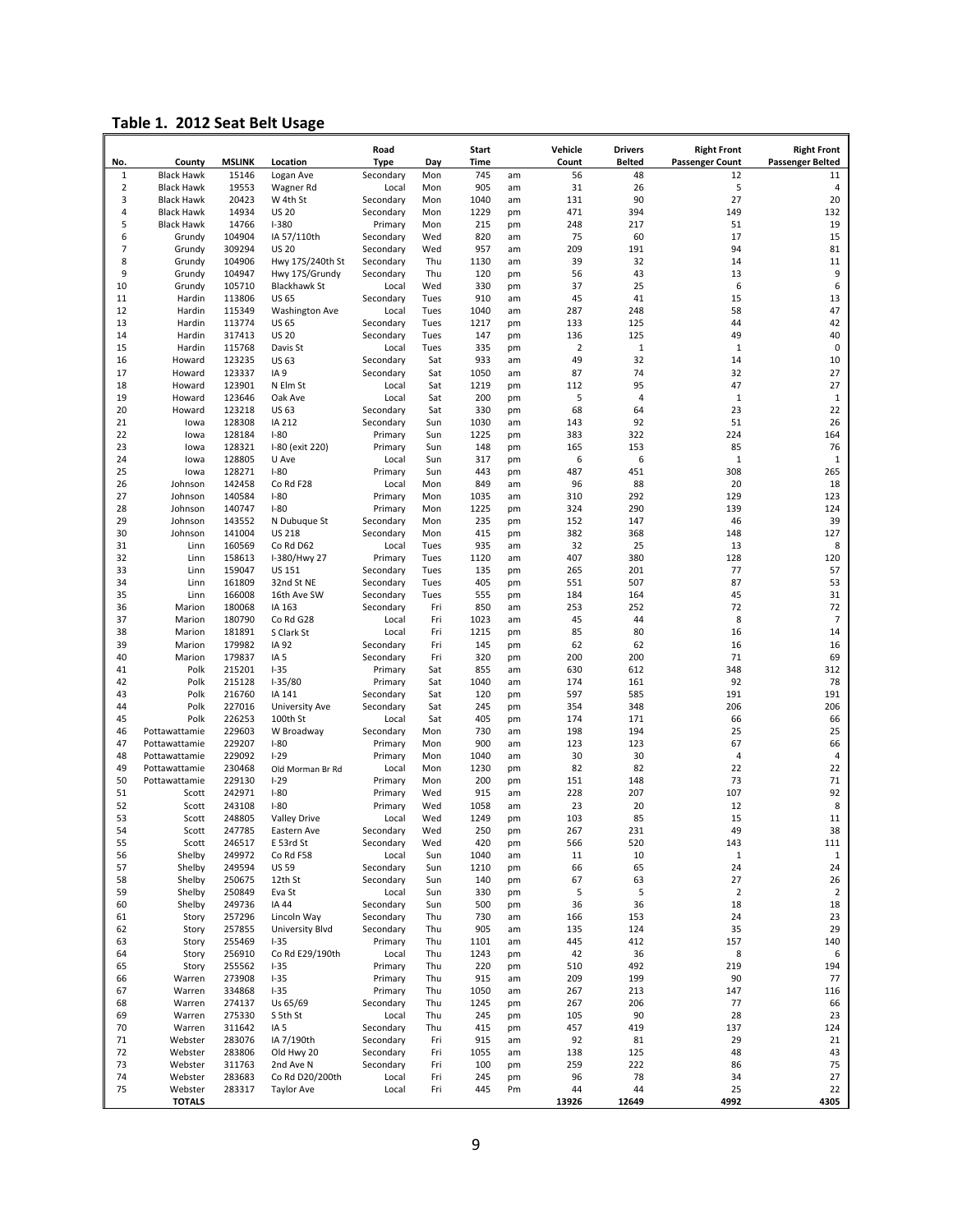|                   |              |               | <b>Drivers</b>              |              |              |               | <b>Right Front Passengers</b> |              |       |               | <b>TOTAL</b>                |              |
|-------------------|--------------|---------------|-----------------------------|--------------|--------------|---------------|-------------------------------|--------------|-------|---------------|-----------------------------|--------------|
| County            | <b>Total</b> | <b>Belted</b> | <b>Not</b><br><b>Belted</b> | Un-<br>known | <b>Total</b> | <b>Belted</b> | <b>Not</b><br><b>Belted</b>   | Un-<br>known | Total | <b>Belted</b> | <b>Not</b><br><b>Belted</b> | Un-<br>known |
| <b>Black Hawk</b> | 937          | 775           | 82                          | 80           | 244          | 186           | 31                            | 27           | 1181  | 961           | 113                         | 107          |
| Grundy            | 416          | 351           | 49                          | 16           | 144          | 122           | 19                            | 3            | 560   | 473           | 68                          | 19           |
| Hardin            | 603          | 540           | 52                          | 11           | 167          | 142           | 13                            | 12           | 770   | 682           | 65                          | 23           |
| Howard            | 321          | 269           | 36                          | 16           | 117          | 87            | 22                            | 8            | 438   | 356           | 58                          | 24           |
| lowa              | 1184         | 1024          | 80                          | 80           | 669          | 532           | 56                            | 81           | 1853  | 1556          | 136                         | 161          |
| Johnson           | 1264         | 1185          | 40                          | 39           | 482          | 431           | 27                            | 24           | 1746  | 1616          | 67                          | 63           |
| Linn              | 1439         | 1277          | 76                          | 86           | 350          | 269           | 10                            | 71           | 1789  | 1546          | 86                          | 157          |
| Marion            | 645          | 638           | 5                           | 2            | 183          | 178           | 2                             | 3            | 828   | 816           | $\overline{7}$              | 5            |
| Polk              | 1929         | 1877          | 22                          | 30           | 903          | 853           | 30                            | 20           | 2832  | 2730          | 52                          | 50           |
| Pottawattamie     | 584          | 577           | 2                           | 5            | 191          | 188           | 1                             | 2            | 775   | 765           | 3                           | 7            |
| Scott             | 1187         | 1063          | 92                          | 32           | 326          | 260           | 30                            | 36           | 1513  | 1323          | 122                         | 68           |
| Shelby            | 185          | 179           | 5                           | 1            | 72           | 71            | 1                             | 0            | 257   | 250           | 6                           | 1            |
| Story             | 1298         | 1217          | 61                          | 20           | 443          | 392           | 22                            | 29           | 1741  | 1609          | 83                          | 49           |
| Warren            | 1305         | 1127          | 116                         | 62           | 479          | 406           | 29                            | 44           | 1784  | 1533          | 145                         | 106          |
| Webster           | 629          | 550           | 66                          | 13           | 222          | 188           | 18                            | 16           | 851   | 738           | 84                          | 29           |
| <b>TOTAL</b>      | 13926        | 12649         | 784                         | 493          | 4992         | 4305          | 311                           | 376          | 18918 | 16954         | 1095                        | 869          |

Table 2. Driver and Passenger Seat Belt Use by County (n)

| Table 3. Driver and Passenger Seat Belt Use by County (unweighted percentages) |
|--------------------------------------------------------------------------------|
|--------------------------------------------------------------------------------|

|                   |                             | <b>Drivers</b>              |                             | <b>Right Front Passengers</b> |                             | <b>TOTAL</b>                |
|-------------------|-----------------------------|-----------------------------|-----------------------------|-------------------------------|-----------------------------|-----------------------------|
| County            | % of Total<br><b>Belted</b> | % of Known<br><b>Belted</b> | % of Total<br><b>Belted</b> | % of Known<br><b>Belted</b>   | % of Total<br><b>Belted</b> | % of Known<br><b>Belted</b> |
| <b>Black Hawk</b> | 82.7%                       | 90.4%                       | 76.2%                       | 85.7%                         | 81.4%                       | 89.5%                       |
| Grundy            | 84.4%                       | 87.8%                       | 84.7%                       | 86.5%                         | 84.5%                       | 87.4%                       |
| Hardin            | 89.6%                       | 91.2%                       | 85.0%                       | 91.6%                         | 88.6%                       | 91.3%                       |
| Howard            | 83.8%                       | 88.2%                       | 74.4%                       | 79.8%                         | 81.3%                       | 86.0%                       |
| lowa              | 86.5%                       | 92.8%                       | 79.5%                       | 90.5%                         | 84.0%                       | 92.0%                       |
| Johnson           | 93.8%                       | 96.7%                       | 89.4%                       | 94.1%                         | 92.6%                       | 96.0%                       |
| Linn              | 88.7%                       | 94.4%                       | 76.9%                       | 96.4%                         | 86.4%                       | 94.7%                       |
| Marion            | 98.9%                       | 99.2%                       | 97.3%                       | 98.9%                         | 98.6%                       | 99.1%                       |
| Polk              | 97.3%                       | 98.8%                       | 94.5%                       | 96.6%                         | 96.4%                       | 98.1%                       |
| Pottawattamie     | 98.8%                       | 99.7%                       | 98.4%                       | 99.5%                         | 98.7%                       | 99.6%                       |
| Scott             | 89.6%                       | 92.0%                       | 79.8%                       | 89.7%                         | 87.4%                       | 91.6%                       |
| Shelby            | 96.8%                       | 97.3%                       | 98.6%                       | 98.6%                         | 97.3%                       | 97.7%                       |
| Story             | 93.8%                       | 95.2%                       | 88.5%                       | 94.7%                         | 92.4%                       | 95.1%                       |
| Warren            | 86.4%                       | 90.7%                       | 84.8%                       | 93.3%                         | 85.9%                       | 91.4%                       |
| Webster           | 87.4%                       | 89.3%                       | 84.7%                       | 91.3%                         | 86.7%                       | 89.8%                       |
| <b>TOTAL</b>      | 90.8%                       | 94.2%                       | 86.2%                       | 93.3%                         | 89.6%                       | 93.9%                       |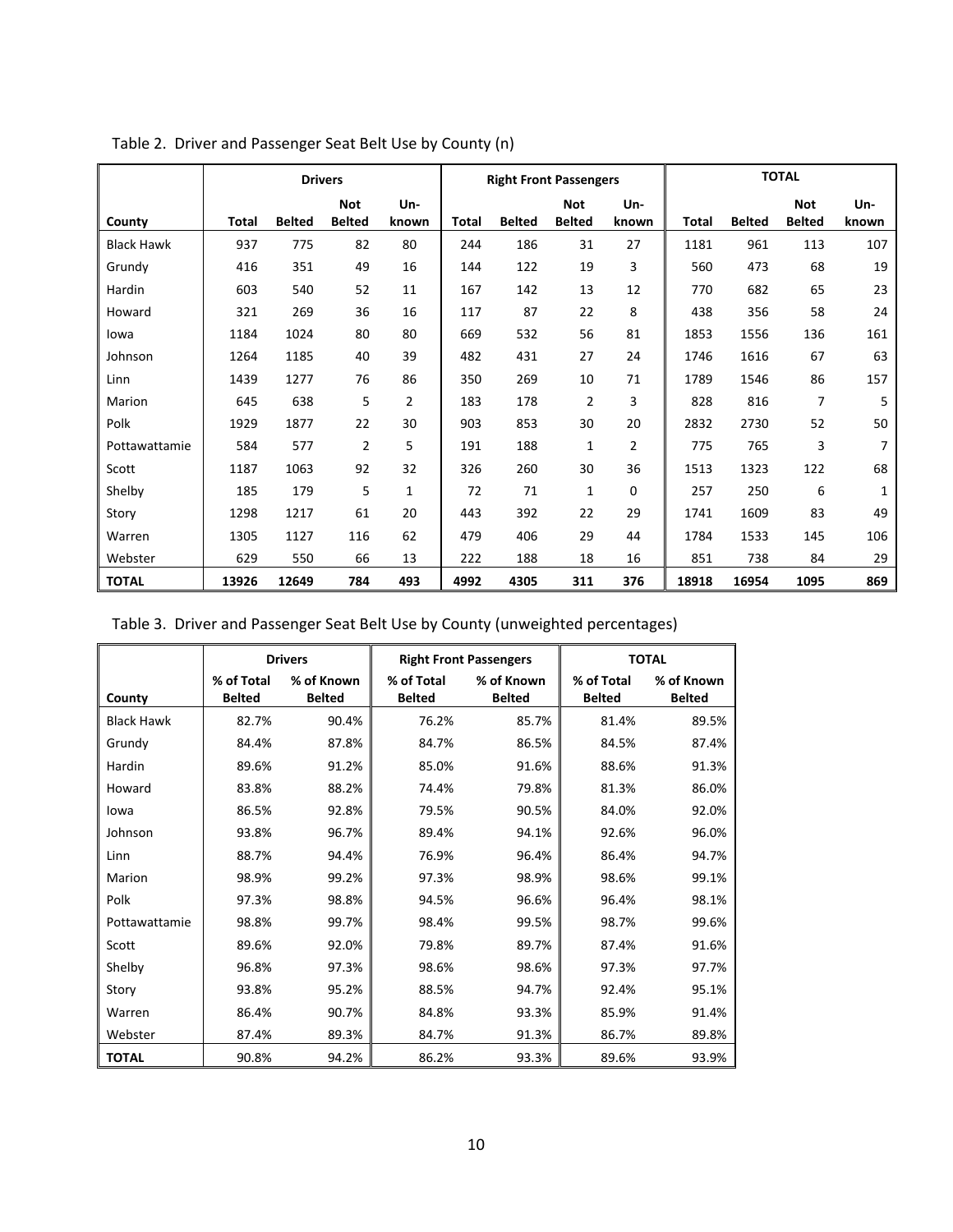|                  |       |               | <b>Drivers</b> |       |       | <b>Right Front Passengers</b> |               |       |       |               | <b>TOTAL</b>  |       |
|------------------|-------|---------------|----------------|-------|-------|-------------------------------|---------------|-------|-------|---------------|---------------|-------|
|                  |       |               | Not            | Un-   |       |                               | <b>Not</b>    | Un-   |       |               | Not           | Un-   |
| <b>Road Type</b> | Total | <b>Belted</b> | <b>Belted</b>  | known | Total | <b>Belted</b>                 | <b>Belted</b> | known | Total | <b>Belted</b> | <b>Belted</b> | known |
| Local            | 1400  | 1243          | 130            | 27    | 377   | 313                           | 41            | 23    | 1777  | 1556          | 171           | 50    |
| Primary          | 5114  | 4722          | 185            | 207   | 2380  | 2049                          | 132           | 199   | 7494  | 6771          | 317           | 406   |
| Secondary        | 7412  | 6684          | 469            | 259   | 2235  | 1943                          | 138           | 154   | 9647  | 8627          | 607           | 413   |
| <b>TOTAL</b>     | 13926 | 12649         | 784            | 493   | 4992  | 4305                          | 311           | 376   | 18918 | 16954         | 1095          | 869   |

Table 4. Seat Belt Use by Road Type (n)

Table 5. Seat Belt Use by Road Type (unweighted percentages)

|                  |                             | <b>Drivers</b>              |                             | <b>Right Front Passengers</b> |                             | <b>TOTAL</b>                |
|------------------|-----------------------------|-----------------------------|-----------------------------|-------------------------------|-----------------------------|-----------------------------|
| <b>Road Type</b> | % of Total<br><b>Belted</b> | % of Known<br><b>Belted</b> | % of Total<br><b>Belted</b> | % of Known<br><b>Belted</b>   | % of Total<br><b>Belted</b> | % of Known<br><b>Belted</b> |
| Local            | 88.8%                       | 90.5%                       | 83.0%                       | 88.4%                         | 87.6%                       | 90.1%                       |
| Primary          | 92.3%                       | 96.2%                       | 86.1%                       | 93.9%                         | 90.4%                       | 95.5%                       |
| Secondary        | 90.2%                       | 93.4%                       | 86.9%                       | 93.4%                         | 89.4%                       | 93.4%                       |
| <b>TOTAL</b>     | 90.8%                       | 94.2%                       | 86.2%                       | 93.3%                         | 89.6%                       | 93.9%                       |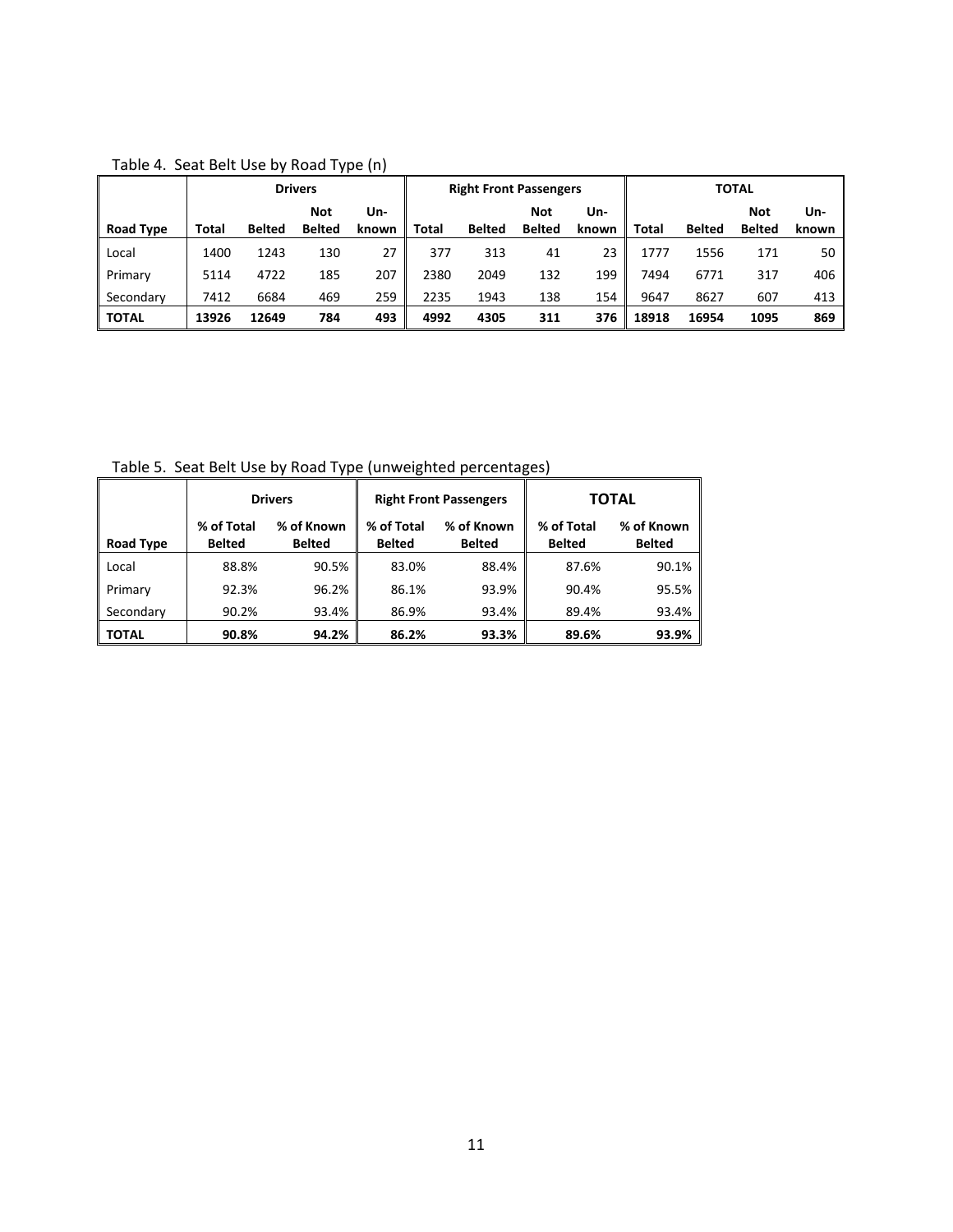|              |                |                |                   |                   |               | $%$ of            |
|--------------|----------------|----------------|-------------------|-------------------|---------------|-------------------|
|              | <b>Drivers</b> | <b>Total</b>   | <b>Passengers</b> | <b>Total</b>      | % of Drivers  | <b>Passengers</b> |
|              | <b>Belted</b>  | <b>Drivers</b> | <b>Belted</b>     | <b>Passengers</b> | <b>Belted</b> | <b>Belted</b>     |
| Sunday       | 1203           | 1369           | 603               | 741               | 87.87%        | 81.38%            |
| Local        | 21             | 22             | 4                 | 4                 | 95.45%        | 100.00%           |
| Primary      | 926            | 1035           | 505               | 617               | 89.47%        | 81.85%            |
| Secondary    | 256            | 312            | 94                | 120               | 82.05%        | 78.33%            |
| Monday       | 2537           | 2785           | 805               | 917               | 91.10%        | 87.79%            |
| Local        | 196            | 209            | 44                | 47                | 93.78%        | 93.62%            |
| Primary      | 1100           | 1186           | 407               | 463               | 92.75%        | 87.90%            |
| Secondary    | 1241           | 1390           | 354               | 407               | 89.28%        | 86.98%            |
| Tuesday      | 1817           | 2042           | 411               | 517               | 88.98%        | 79.50%            |
| Local        | 274            | 321            | 55                | 72                | 85.36%        | 76.39%            |
| Primary      | 380            | 407            | 120               | 128               | 93.37%        | 93.75%            |
| Secondary    | 1163           | 1314           | 236               | 317               | 88.51%        | 74.45%            |
| Wednesday    | 1339           | 1508           | 362               | 443               | 88.79%        | 81.72%            |
| Local        | 110            | 140            | 17                | 21                | 78.57%        | 80.95%            |
| Primary      | 227            | 251            | 100               | 119               | 90.44%        | 84.03%            |
| Secondary    | 1002           | 1117           | 245               | 303               | 89.70%        | 80.86%            |
| Thursday     | 2419           | 2698           | 818               | 949               | 89.66%        | 86.20%            |
| Local        | 126            | 147            | 29                | 36                | 85.71%        | 80.56%            |
| Primary      | 1316           | 1431           | 527               | 613               | 91.96%        | 85.97%            |
| Secondary    | 977            | 1120           | 262               | 300               | 87.23%        | 87.33%            |
| Friday       | 1188           | 1274           | 366               | 405               | 93.25%        | 90.37%            |
| Local        | 246            | 270            | 70                | 83                | 91.11%        | 84.34%            |
| Secondary    | 942            | 1004           | 296               | 322               | 93.82%        | 91.93%            |
| Saturday     | 2146           | 2250           | 940               | 1020              | 95.38%        | 92.16%            |
| Local        | 270            | 291            | 94                | 114               | 92.78%        | 82.46%            |
| Primary      | 773            | 804            | 390               | 440               | 96.14%        | 88.64%            |
| Secondary    | 1103           | 1155           | 456               | 466               | 95.50%        | 97.85%            |
| <b>Total</b> | 12649          | 13926          | 4305              | 4992              | 90.83%        | 86.24%            |

Table 6. Driver and Passenger Seat Belt Use by Day of Week and Road Type (n & unweighted %)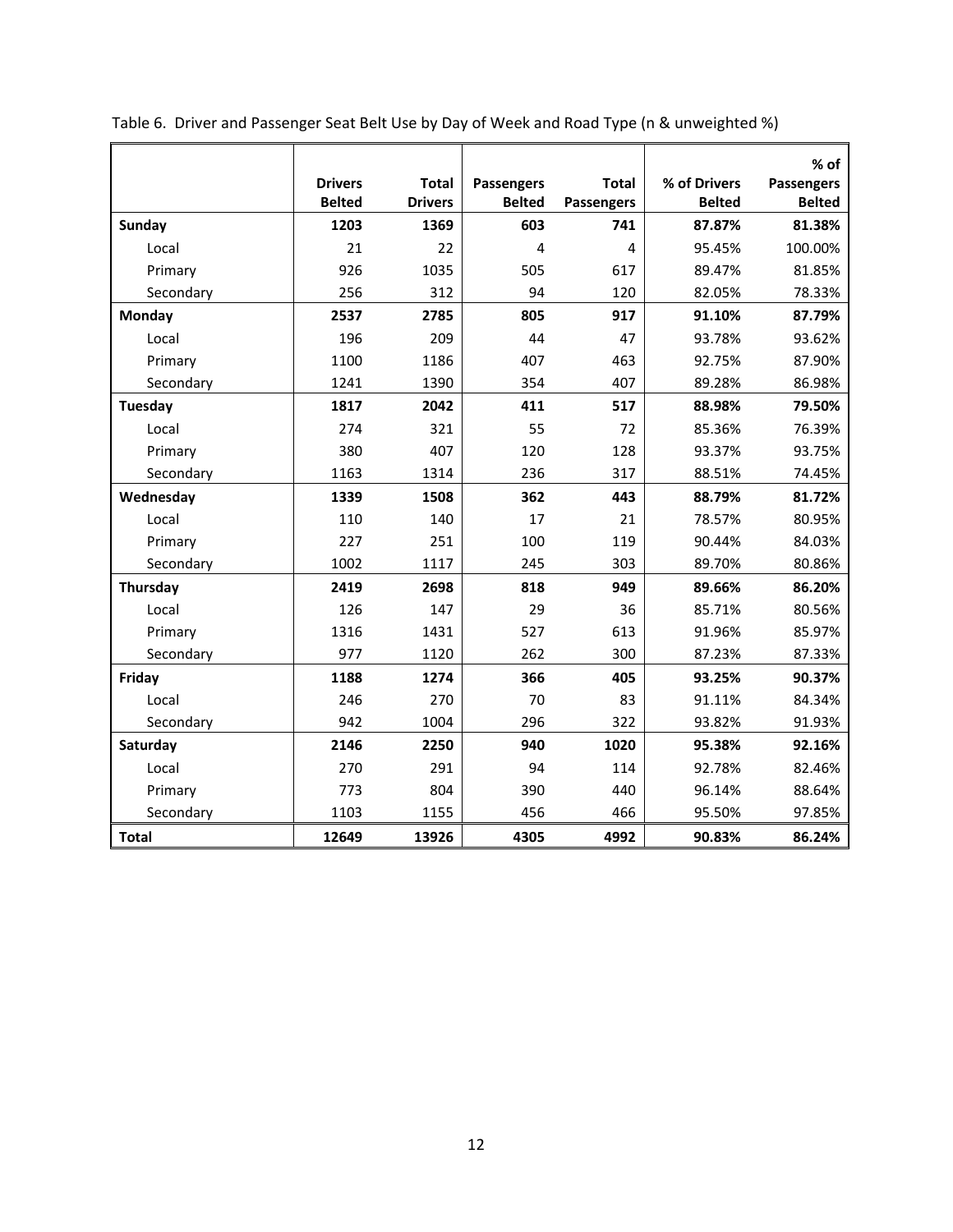|                    |                                 |                                |                             |                            |                               | % of                        |
|--------------------|---------------------------------|--------------------------------|-----------------------------|----------------------------|-------------------------------|-----------------------------|
|                    | <b>Drivers</b><br><b>Belted</b> | <b>Total</b><br><b>Drivers</b> | Passengers<br><b>Belted</b> | <b>Total</b><br>Passengers | % of Drivers<br><b>Belted</b> | Passengers<br><b>Belted</b> |
| 7AM to 759AM       | 395                             | 420                            | 59                          | 61                         | 94.05%                        | 96.72%                      |
| Secondary          | 395                             | 420                            | 59                          | 61                         | 94.05%                        | 96.72%                      |
| 8AM to 859AM       | 1012                            | 1054                           | 417                         | 457                        | 96.02%                        | 91.25%                      |
| Local              | 88                              | 96                             | 18                          | 20                         | 91.67%                        | 90.00%                      |
| Primary            | 612                             | 630                            | 312                         | 348                        | 97.14%                        | 89.66%                      |
| Secondary          | 312                             | 328                            | 87                          | 89                         | 95.12%                        | 97.75%                      |
| 9AM to 959AM       | 1049                            | 1153                           | 401                         | 469                        | 90.98%                        | 85.50%                      |
| Local              | 51                              | 63                             | 12                          | 18                         | 80.95%                        | 66.67%                      |
| Primary            | 529                             | 560                            | 235                         | 264                        | 94.46%                        | 89.02%                      |
| Secondary          | 469                             | 530                            | 154                         | 187                        | 88.49%                        | 82.35%                      |
| 10AM to 1059AM     | 1399                            | 1646                           | 500                         | 609                        | 84.99%                        | 82.10%                      |
| Local              | 302                             | 343                            | 55                          | 67                         | 88.05%                        | 82.09%                      |
| Primary            | 716                             | 804                            | 329                         | 384                        | 89.05%                        | 85.68%                      |
| Secondary          | 381                             | 499                            | 116                         | 158                        | 76.35%                        | 73.42%                      |
| 11AM to 1159AM     | 824                             | 891                            | 271                         | 299                        | 92.48%                        | 90.64%                      |
| Primary            | 792                             | 852                            | 260                         | 285                        | 92.96%                        | 91.23%                      |
| Secondary          | 32                              | 39                             | 11                          | 14                         | 82.05%                        | 78.57%                      |
| 12PM to 1259PM     | 1780                            | 2068                           | 632                         | 765                        | 86.07%                        | 82.61%                      |
| Local              | 378                             | 424                            | 80                          | 108                        | 89.15%                        | 74.07%                      |
| Primary            | 612                             | 707                            | 288                         | 363                        | 86.56%                        | 79.34%                      |
| Secondary          | 790                             | 937                            | 264                         | 294                        | 84.31%                        | 89.80%                      |
| 1PM to 159PM       | 1454                            | 1607                           | 490                         | 544                        | 90.48%                        | 90.07%                      |
| Primary            | 153                             | 165                            | 76                          | 85                         | 92.73%                        | 89.41%                      |
| Secondary          | 1301                            | 1442                           | 414                         | 459                        | 90.22%                        | 90.20%                      |
| 2PM to 259PM       | 1755                            | 1888                           | 618                         | 707                        | 92.96%                        | 87.41%                      |
| Local              | 172                             | 206                            | 51                          | 63                         | 83.50%                        | 80.95%                      |
| Primary            | 857                             | 909                            | 284                         | 343                        | 94.28%                        | 82.80%                      |
| Secondary          | 726                             | 773                            | 283                         | 301                        | 93.92%                        | 94.02%                      |
| 3PM to 359PM       | 301                             | 318                            | 100                         | 104                        | 94.65%                        | 96.15%                      |
| Local              | 37                              | 50                             | 9                           | 10                         | 74.00%                        | 90.00%                      |
| Secondary          | 264                             | 268                            | 91                          | 94                         | 98.51%                        | 96.81%                      |
| 4PM to 459PM       | 2480                            | 2661                           | 768                         | 914                        | 93.20%                        | 84.03%                      |
| Local              | 215                             | 218                            | 88                          | 91                         | 98.62%                        | 96.70%                      |
| Primary            | 451                             | 487                            | 265                         | 308                        | 92.61%                        | 86.04%                      |
| Secondary          | 1814                            | 1956                           | 415                         | 515                        | 92.74%                        | 80.58%                      |
| 5PM to 559PM       | 200                             | 220                            | 49                          | 63                         | 90.91%                        | 77.78%                      |
| Secondary          | 200                             | 220                            | 49                          | 63                         | 90.91%                        | 77.78%                      |
| <b>Grand Total</b> | 12649                           | 13926                          | 4305                        | 4992                       | 90.83%                        | 86.24%                      |

Table 7. Driver and Passenger Seat Belt Use by Time of Day and Road Type (n & unweighted %)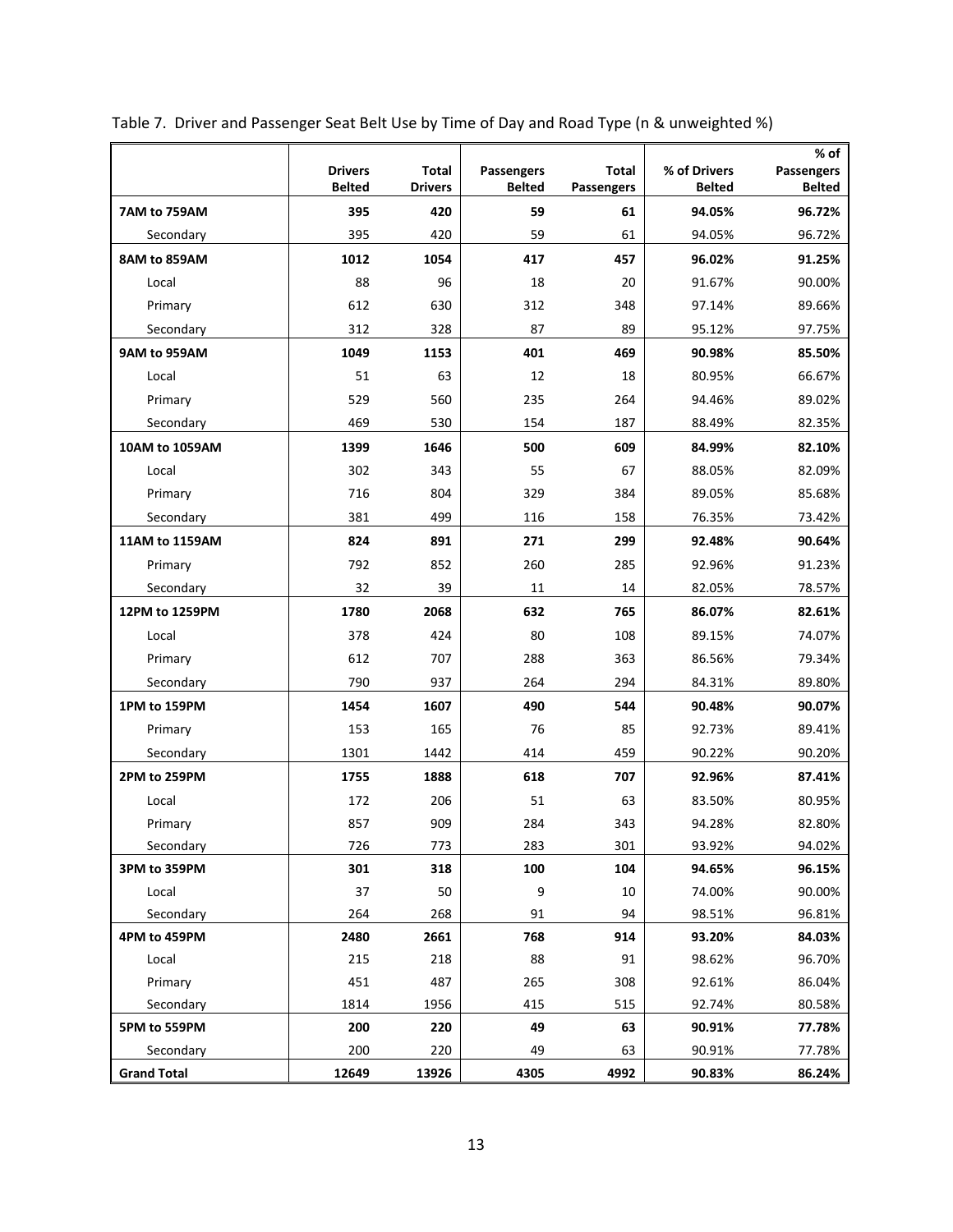### **Appendix A. Observation Site Form**

|                                                                                                                       | <b>Observation Site Form</b> |                   |
|-----------------------------------------------------------------------------------------------------------------------|------------------------------|-------------------|
| Data Collector ID# ________________                                                                                   |                              | Date: // // /2012 |
| Site Identification:                                                                                                  |                              |                   |
| ID: ___ __________________________                                                                                    | County: __________________   |                   |
| Road Name: _____________________                                                                                      | Co Site #: $\qquad \qquad$   |                   |
| Site Start and End Time:                                                                                              |                              |                   |
|                                                                                                                       |                              |                   |
| Endtime for observations: ___________________am.bm                                                                    |                              |                   |
| itetal ebaaristien, paned MUSI, last aastiv, di nanutan                                                               |                              |                   |
| Site Description:                                                                                                     |                              |                   |
| Selected traffic flow direction: North South East West                                                                |                              |                   |
|                                                                                                                       |                              |                   |
|                                                                                                                       |                              |                   |
| Total number of lanes in selected direction: ____________<br>Weather Conditions: Clear Cloudy/PC Light Fog Light Rain |                              |                   |
|                                                                                                                       |                              |                   |
| Alternate Site Information:<br>Is this an alternate site (not induding a<br>recommended observation point)?           | No.                          | Yes               |
| If yes, why was an alternate site needed?                                                                             |                              |                   |
| Traffic Count:                                                                                                        |                              |                   |
| Is a traffic count required<br>(exit ramp or rest stop)?                                                              | No.                          | Yes               |